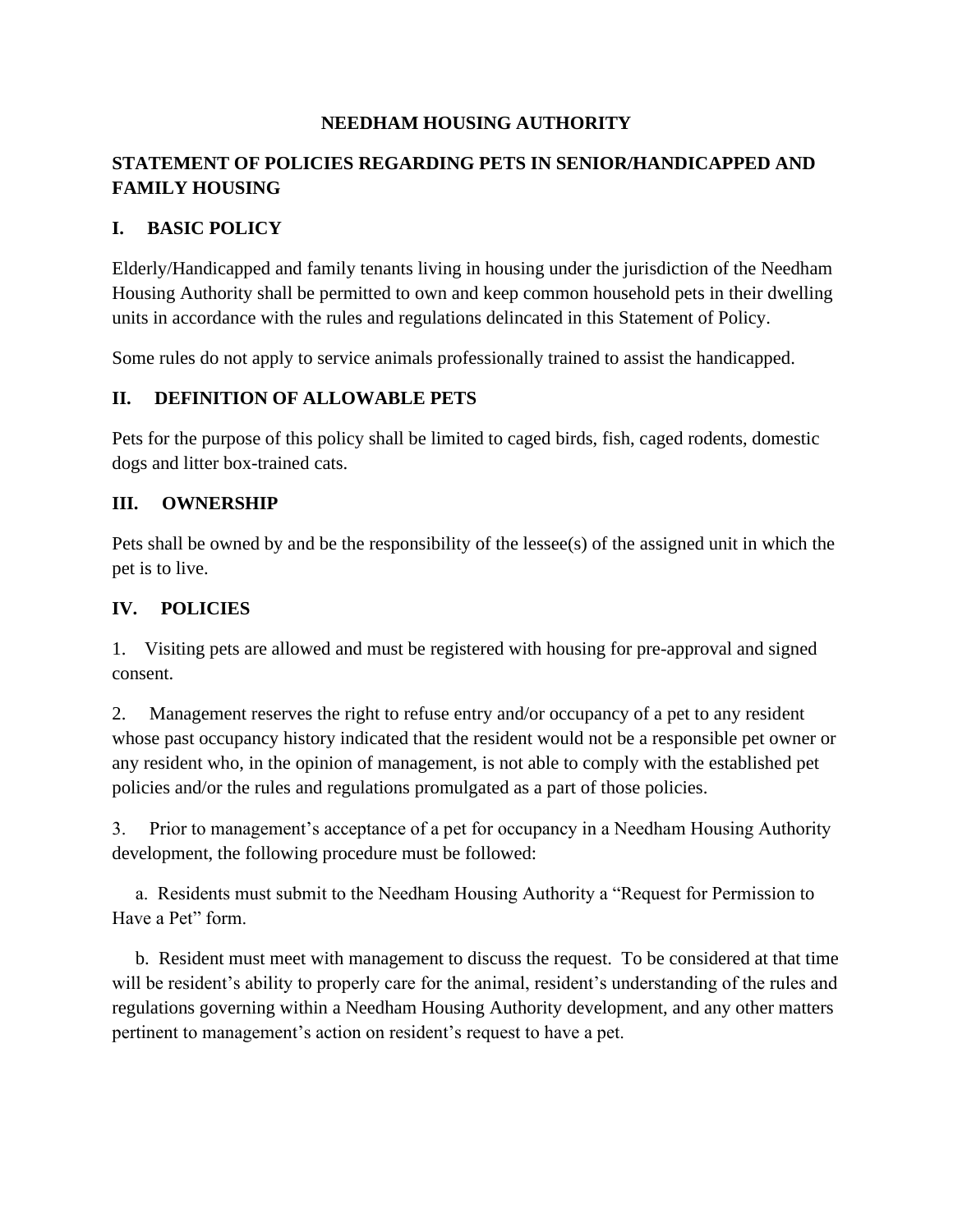4. Written proof from a veterinarian is required prior to move-in, and updated during recertification annually, stating that the pet is in good health, is free of ticks and fleas, is spayed or neutered and is current on all shots and vaccines.

5. All dogs are to be licensed by the Town of Needham at the time of move-in and annually thereafter.

6. No more than one pet shall be allowed per unit. Fish would be limited to one fish tank; birds would be limited to one bird cage. Aquariums shall be limited to a capacity of twenty (20) gallons. Bird cages shall be limited to a maximum of eight (8) cubic feet.

7. A pet's temperament may be considered as a factor in deciding whether the pet will conform to the rules.

8. Dogs will be limited in size and weight, measured and weighed using acceptable American Kennel Club standards, with exception of service dogs or verified emotional support dogs.

Pets shall weigh no more than forty (40) pounds of maturity nor stand higher than twenty (20) inches at the shoulder. Pets acquired as puppies shall be understood to mature at a height and weight not to exceed the above height and weight, not to exceed the above restrictions. American Kennel Club standards shall be used as the height and weight at maturity of the breed. A non-documented animal will be assumed to mature to that height and weight determined by management in consultation with a veterinarian acceptable to management.

9. Pet owners shall be responsible for any and all damage done to his/her unit and/or Needham Housing Authority property by the pet. Residents will also be liable for all damages resulting from any injury to person or property of others caused by resident's pet.

Any damages are to be repaired immediately if so requested by management or at such other time as directed by management. If repair is executed by management, the pet owner will be charged for the cost of repair. Any payment required shall be made within thirty (30) days following notification from management of the amount due.

10. Pet owners shall be responsible for the proper care of their animals including the following requirements:

 a. Pet owners shall immediately clean up after exercising their dogs. All pet solid waste must go in small plastic bags and placed in barrel.

b. Animals are not to be allowed to run loose outside of their owner's dwelling unit.

 c. Every dog and cat must wear a tag bearing the owner's name, address and telephone number.

d. All local regulations regarding animals must be adhered to.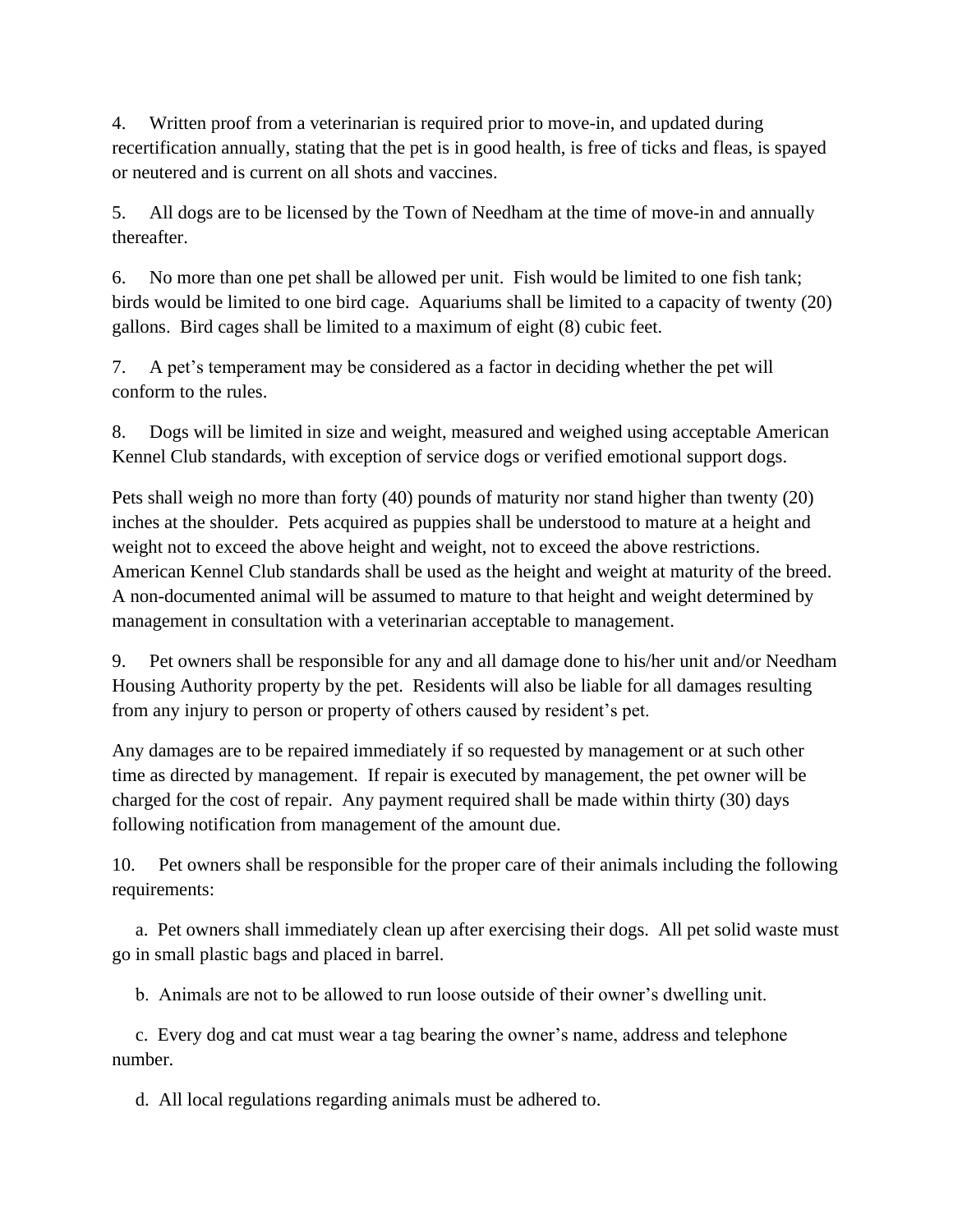e. Litter boxes must be lined with plastic bags or liners. The bag or liner must then be lifted out of the box and secured with a twist tie. Litter shall be changed at least twice a week. Never flush litter down the toilets.

f. Kitty litter shall be bagged, tied securely and disposed of in the same manner as other trash.

 g. Dogs shall be on a leash at all times outside the confines of owner's unit. Cats shall be carried by owner at all times when outside the confines of owner's unit.

Dogs and cats must be housebroken. All other pets must be caged at all times.

Pet food and water may not be left outside a dwelling unit at any time.

 h. Visiting pets are the responsibility of the tenant of which the pet is visiting after signed consent and approval from Housing.

 Pets shall not be brought into the public lobbies, laundry rooms or other public gathering spaces except as necessary to enter/exit the building or to attend an activity at which pet's presence is specifically intended.

i. All pet owners must be able to control their pets at all times via leash, pet carrier or cage.

 Tenant owner must be present at all times if pet is tied at any time to fixed objects outside a dwelling unit, 8 ft limit and not a tripped hazard.

 j. Pet owners must provide management with a copy of an affidavit from the persons who have agreed to assume immediate responsibility for their pet in case of emergency or inability on the part of the pet owner to maintain his or her pet; said pet to be removed from the unit upon notice from management and to be maintained at per owner's expense until such time as pet owner is in a position to be able to care for the pet independently. More information available regarding emergency foster care upon request.

 k. In an emergency where, despite reasonable effort, management is unable to reach the pet caretaker, the pet owner agrees to allow management to have the pet removed by the animal control officer, SPCA or other public or quasi-public authority. All fees and costs shall be born by the pet owner. If the resident has made arrangements with a boarding kennel, and provided management with this information, management will first try to have the pet relocated to the boarding kennel or foster home. Provide emergency info for pets for recerts info annually, name and address of pets vet and photo of the animal, name and phone numbers of caretakers.

In such an emergency, resident, his/her agent or estate, or family must within five days make arrangements with the holder of the pet as to its disposition and shall be responsible for all obligations, financial or other, involved in such disposition.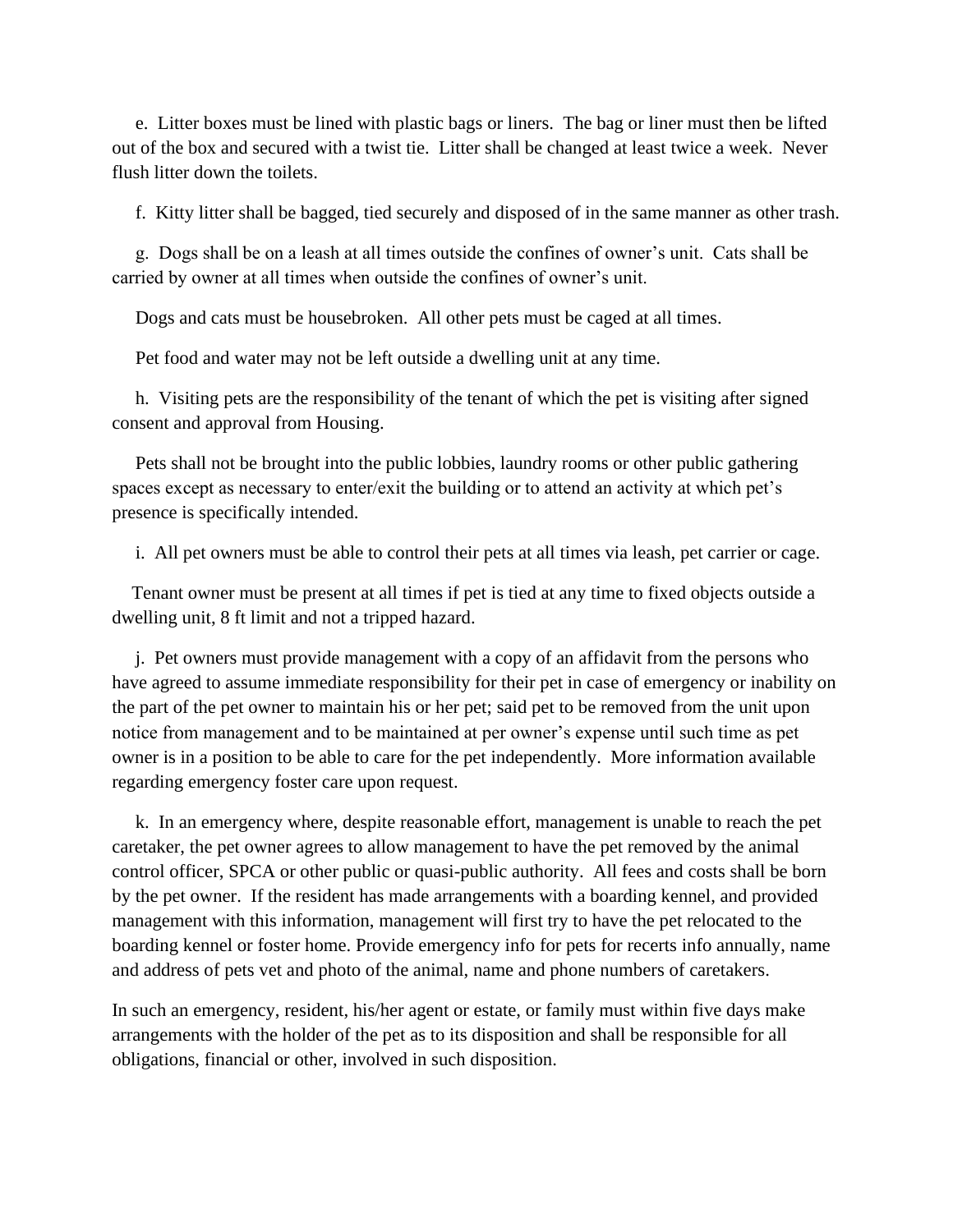l. The pet owner must secure and keep in force personal liability or other insurance and indemnity Needham Housing Authority against pet-related litigation or attorney's fees as a condition of pet ownership.

 m. Prior to vacating the dwelling unit, resident shall be responsible for cleaning, de-fleaing and deodorizing the unit or will be charged for costs incurred by management to prepare the unit to be reoccupied.

### **V. CONCERNS OF PET OWNERSHIP**

Management may revoke approval of any given pet should the animal have created a disturbance or be guilty of interrupting the quiet enjoyment and comfort of other residents. Such a pet may no longer live in a Needham Housing Authority unit. If the pet owner does not comply with management's directive to remove the pet permanently from the premises, such noncompliance will be considered a violation of resident's lease and resident will be subject to eviction.

Sick or injured animals must be taken immediately for veterinarian care at pet owner's expense. No sick or injured pet will be accepted for occupancy without consultation and written acknowledgement of a veterinarian as to the condition of the pet and its ability to live in an apartment situation. Acceptance regardless of documentation and consultation is the prerogative of management.

# **VI. MANAGEMENT PREROGATIVES**

Management reserves the right to make periodic inspections of any and all pet-occupied units to assure compliance with the Needham Housing Authority rules, regulations and policies. Management will give residents advance notice of such inspections.

Management reserves the right to prohibit entry into its building of pets not complying with any of the above policies, rules and regulations or any such policies, rules and regulations promulgated in the future (including guest pets).

Management will consider any violation of Needham Housing Authority Pet Policies to be reason for eviction.

### **VII. RULE ENFORCEMENT**

Management shall make every effort to assure compliance with the rules and regulations set forth in this policy statement. To that end, management will at the first sign of a problem or concern contact the resident pet owner involved.

Failure on the part of the resident pet owner and/or his agent to take necessary and immediate steps to correct any problem involving the pet shall be considered a breach of the pet lease rider and grounds for removal of the pet.